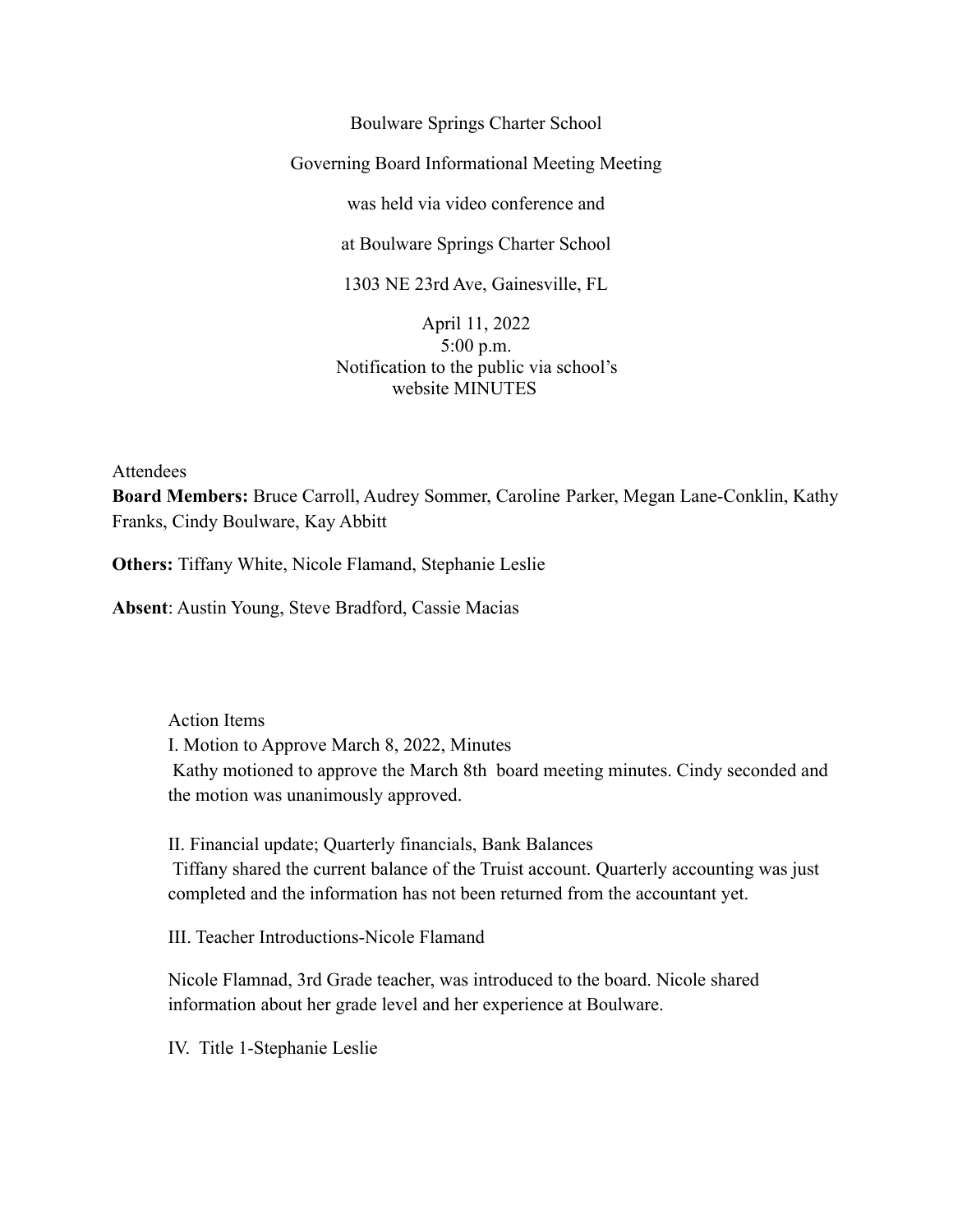Stephanie Leslie, Lead Title 1 Teacher and Instructional Coach, discussed current programs and parent workshops that the school's Title 1 funds cover. The board discussed the use of the funds and parent involvement activities for current and future events.

### V. Update on Art/Tech Room

Oelrich Construction opted to cover the cost of \$10,400 needed to install the beam in the new Art room. The \$3,600 that was previously approved was not needed for negotiations.

In turn, a new issue with the school fire alarm system came up upon the last inspection. The change in use from cafeteria to classroom space has changed the number of fire alarm horns and pulls that are needed. Currently the main building has no alarms that can be heard when an alarm is pulled. Bruce shared input on discussion with Oelrich and shared that this is typical in construction updates/remodels. Bruce also recommended the board approve a 10% contingency fee on top of the \$18,080.00 projected cost.

Audrey motioned to approve and Kathy seconded the motion. The board voted and the motion was passed unanimously.

VI. New Copier -Board Discussion and Approval

Tiffany shared with the board that the school copier machine broke. Quotes for new machines were shared with the board. Tiffany explained the need for a larger machine as we are currently outsourcing some copying needs to a local print shop. Carline inquired if other companies were contacted to compare costs. Megan made a motion to approve the funds needed and Kathy seconded. The board unanimously approved the purchase of a new copying machine at Kay and Tiffany's discretion based on the quotes provided by Dex Imaging.

### VII. Math Team Update

Tiffany shared that Boulware's math team competed at the Superintendent's Math Challenge, a district math tournament. Hannah Nutchison worked with the students after school this year and prepared the students with the assistance of Buchholz Math Team volunteers. Boulware took 17 students to the competition and 2 of the 3 competition groups won runner up in their classification.

#### VIII. FSA Updates

Tiffany shared that FSA testing has started and all of our third grade students have completed their reading FSA. Additionally, 4th and 5th grade students completed the writing portion of their FSA. Testing will continue throughout April and finish in May.